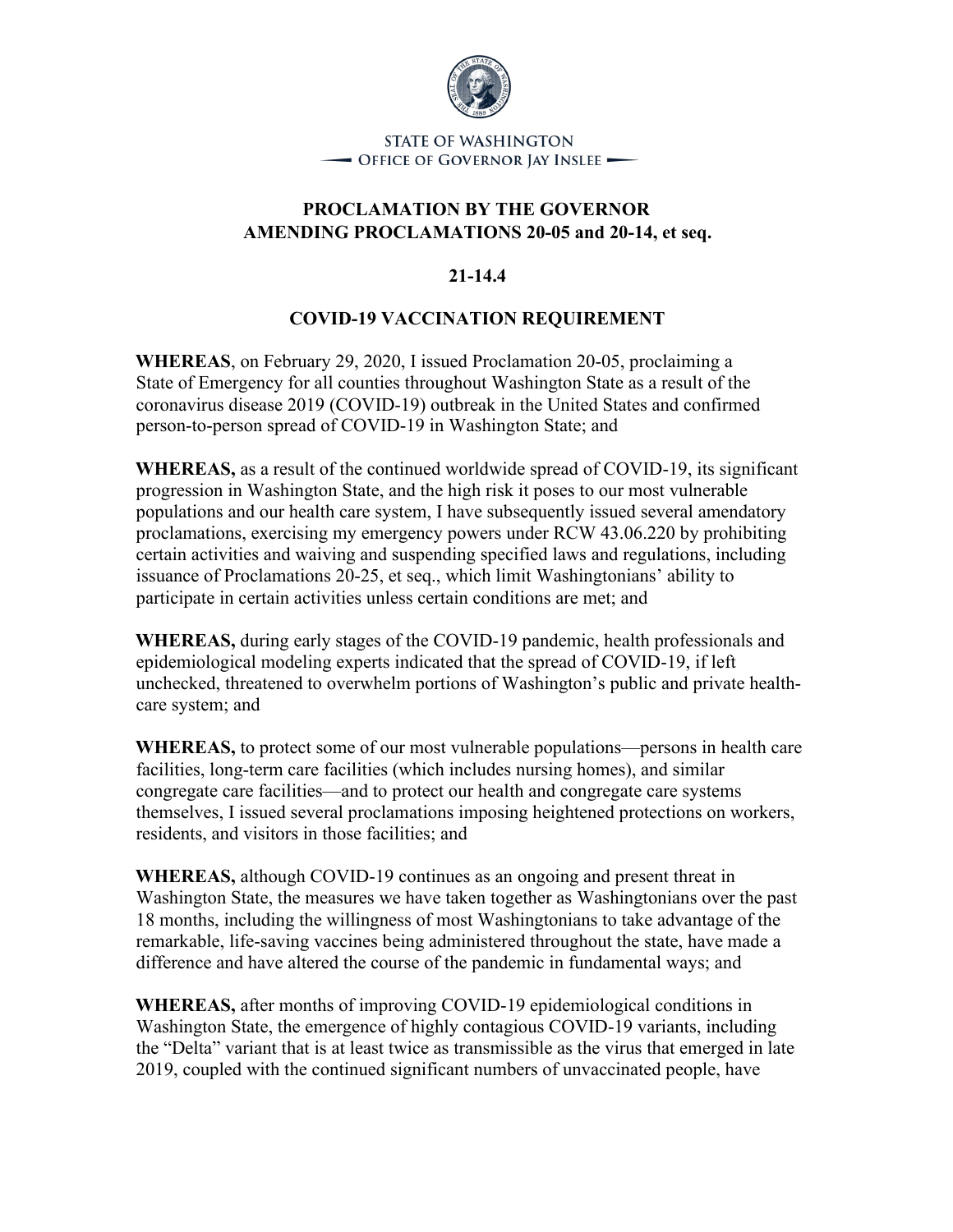caused COVID-19 cases and hospitalizations to rise sharply among unvaccinated populations and have resulted in breakthrough infections in some fully vaccinated individuals; and

**WHEREAS,** COVID-19 vaccines are effective in reducing infection and serious disease, and widespread vaccination is the primary means we have as a state to protect everyone, including persons who cannot be vaccinated for medical reasons, youth who are not eligible to receive a vaccine, immunocompromised individuals, and vulnerable persons including persons in health care facilities, long-term care facilities and other congregate care facilities from COVID-19 infections; and

**WHEREAS,** widespread vaccination is also the primary means we have as a state to protect our health care system, to avoid the return of stringent public health measures, and to put the pandemic behind us; and

**WHEREAS,** COVID-19 vaccinations have been available in Washington State from December 2020 to the present, and since April 15, 2021, all Washingtonians over the age of 16 have been eligible to receive free COVID-19 vaccinations from a wide variety of providers at many locations; and

**WHEREAS**, as of November 15, 2021, nearly 5.25 million Washingtonians, about 80% of those 12 and older, had initiated their vaccine series, leaving over a million eligible Washingtonians unvaccinated; and

**WHEREAS**, according to the U.S. Centers for Disease Control and Prevention (CDC), as of August 1, 2021, approximately 67% of staff in Washington state nursing homes were fully vaccinated; and

**WHEREAS**, healthcare workers face COVID-19 exposures in a variety of healthcare settings, with those involving direct patient care likely at higher risk; and

**WHEREAS**, COVID-19 vaccines are safe and effective. COVID-19 vaccines were evaluated in clinical trials involving tens of thousands of participants and met the U.S. Food & Drug Administration's (FDA) rigorous scientific standards for safety, effectiveness, and manufacturing quality needed to support emergency use authorization; and, to date, more than 346 million doses of COVID-19 vaccines have been given in the United States with 8.2 million of those doses administered in Washington, and serious safety problems and long-term side effects are rare; and

**WHEREAS,** on July 6, 2021, the Office of Legal Counsel of the United State Department of Justice issued a legal opinion stating that federal and state governments were not prohibited by federal law from imposing vaccination mandates, even when the only vaccines available are those authorized under the FDA's Emergency Use Authorizations; and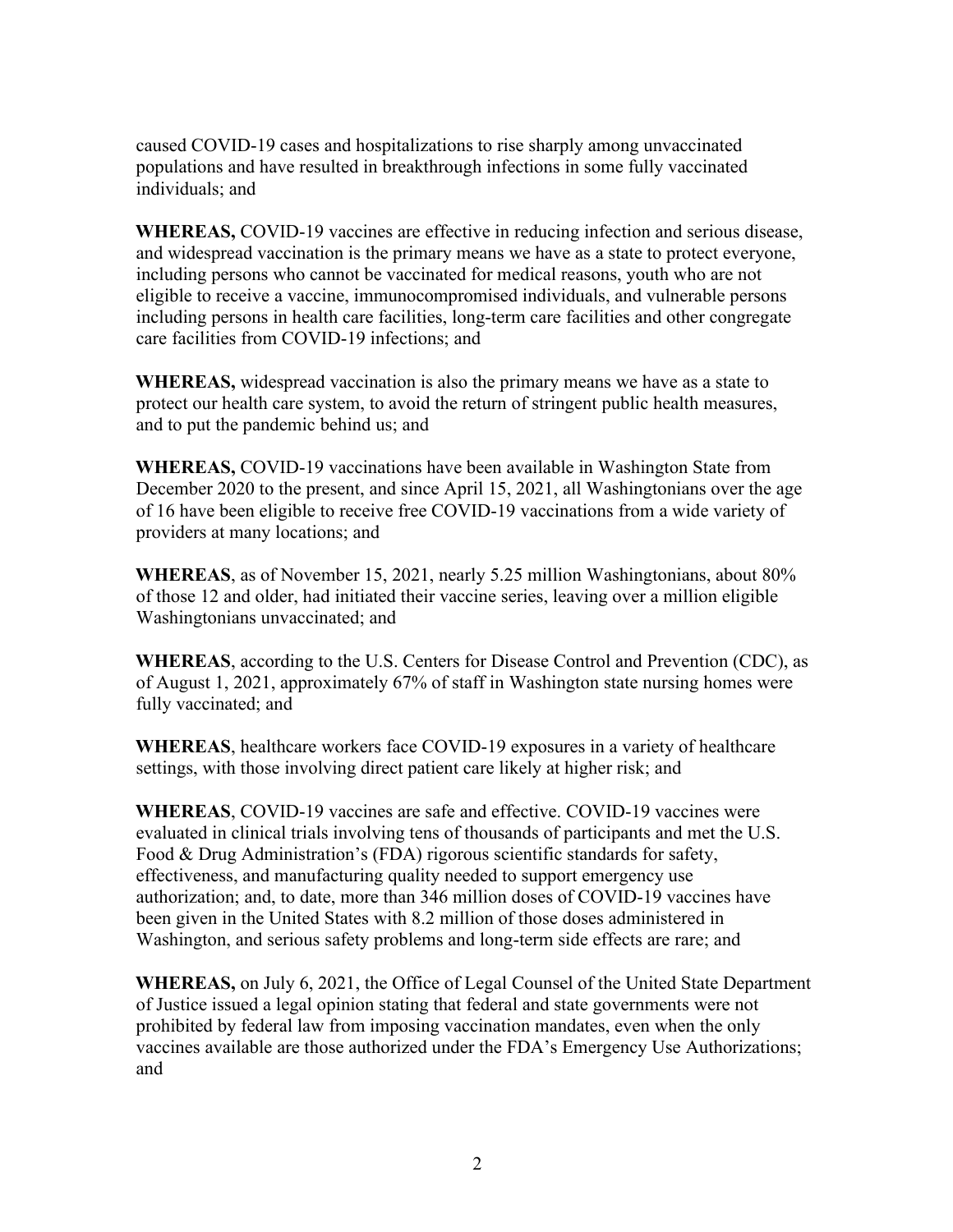**WHEREAS,** on July 26, 2021, approximately 60 medical groups, including the American Medical Association, the American College of Physicians, the American Academy of Pediatrics, the American Academy of Family Physicians, the American Nurses Association, the American

Academy of Physician Assistants, the Association of Professionals in Infection Control and

Epidemiology, the American Public Health Association, the Infectious Diseases Society of America, LeadingAge, the National Hispanic Medical Association, the National Medical Association, and the Society of Infectious Disease Pharmacists, issued a memorandum supporting mandatory, universal vaccination of all public and private health care and longterm care workers, noting that such a requirement is the "fulfillment of the ethical commitment of all health care workers to put patients as well as residents of long-term care facilities first and take all steps necessary to ensure their health and well-being"; and on August 2, 2021, the Washington State Society of Post-Acute and Long-Term Care Medicine submitted a letter in support of the above noted July 26, 2021 memorandum; and

**WHEREAS,** on July 15, 2021, the American College of Obstetricians and Gynecologists, together with the Society for Maternal-Fetal Medicine, posted a formal opinion stating that medical professionals have an ethical obligation to be vaccinated against COVID-19 to prevent the spread of harmful infectious diseases, and that women who are or may become pregnant should be vaccinated against COVID-19; and

**WHEREAS,** it is the duty of every employer to protect the health and safety of employees by establishing and maintaining a healthy and safe work environment and by requiring all employees to comply with health and safety measures; and

**WHEREAS**, state employees live in and provide services to the public in every county in our state, and many interact with the public on a regular basis, and they all interact with some portion of the community at large to varying degrees before and/or after state work hours; and

**WHEREAS,** to further our individual and collective duty to reduce the spread of COVID-19 in our communities, I issued Proclamation 21-14 requiring all employees, on-site independent contractors, volunteers, goods and services providers, and appointees of designated state agencies to be fully vaccinated against COVID-19 on or before October 18, 2021; and

**WHEREAS,** child-care settings, K-12 schools, colleges, universities, and community colleges, (collectively, "educational settings") are foundations of Washington's communities and its future, and provide a variety of vital services to students, families, and communities, thereby making providing childcare services and in-person instruction in the fall 2021 a priority; and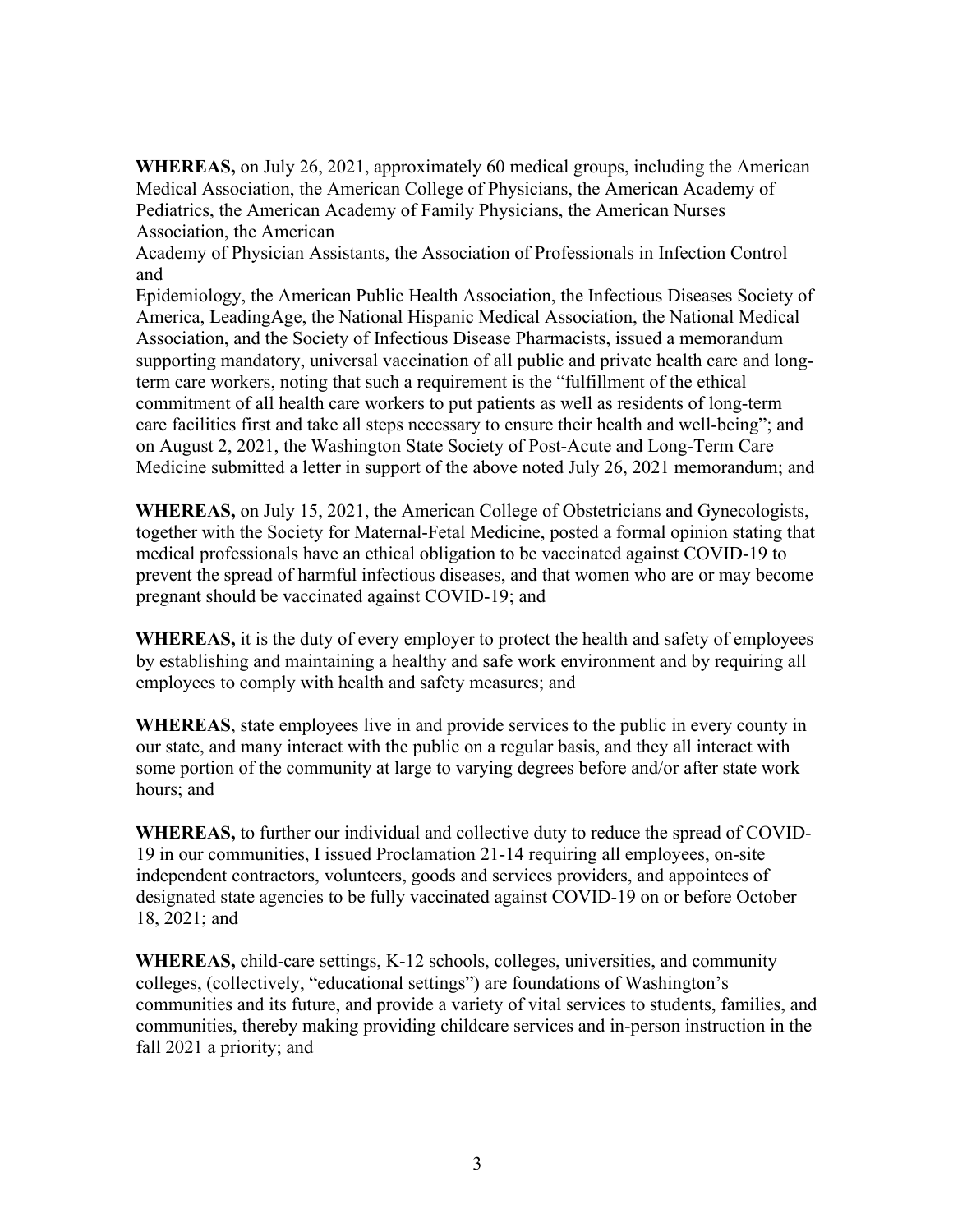**WHEREAS,** increasing vaccination rates at educational settings is the strongest protective measure against COVID-19 available and, together with masking, vital to providing inperson instruction in as safe a manner as possible; and

**WHEREAS,** on July 12, 2021, I issued Proclamation 20-12.4 prohibiting institutions of higher education from providing in-person instruction unless the institutions comply with specific requirements related to vaccination, masking, and operations; and

**WHEREAS,** on July 30, 2021, I issued Proclamation 20-9.4, prohibiting K-12 schools from providing in-person learning unless the schools comply with masking instructions provided by the Department of Health and the Office of the Superintendent of Public Instruction; and

**WHEREAS,** the sharp increase in COVID-19 cases and hospitalizations, primarily among unvaccinated populations but also in breakthrough infections in some fully vaccinated individuals, makes it vital to expand the vaccination requirement to workers in educational settings; and

**WHEREAS,** to provide additional clarity and ease of administration, in Proclamation 21- 14.2, I extended the prohibition to additional groups relating to the vaccination requirement imposed in Proclamation 21.14 and 21-14.1; and

**WHEREAS,** the worldwide COVID-19 pandemic and its persistence in Washington State continue to threaten the life and health of our people as well as the economy of Washington State, and remain a public disaster affecting life, health, property or the public peace; and

**WHEREAS**, the Washington State Department of Health continues to maintain a Public Health Incident Management Team in coordination with the State Emergency Operations Center and other supporting state agencies to manage the public health aspects of the incident; and

**WHEREAS**, the Washington State Military Department Emergency Management Division, through the State Emergency Operations Center, continues coordinating resources across state government to support the Department of Health and local health officials in alleviating the impacts to people, property, and infrastructure, and continues coordinating with the state Department of Health in assessing the impacts and long-term effects of the incident on Washington State and its people; and

**NOW, THEREFORE**, I, Jay Inslee, Governor of the state of Washington, as a result of the above noted situation, and under Chapters 38.08, 38.52 and 43.06 RCW, do hereby proclaim and order that a State of Emergency continues to exist in all counties of Washington State, that Proclamation 20-05, as amended, remains in effect, and that, to help preserve and maintain life, health, property or the public peace pursuant to RCW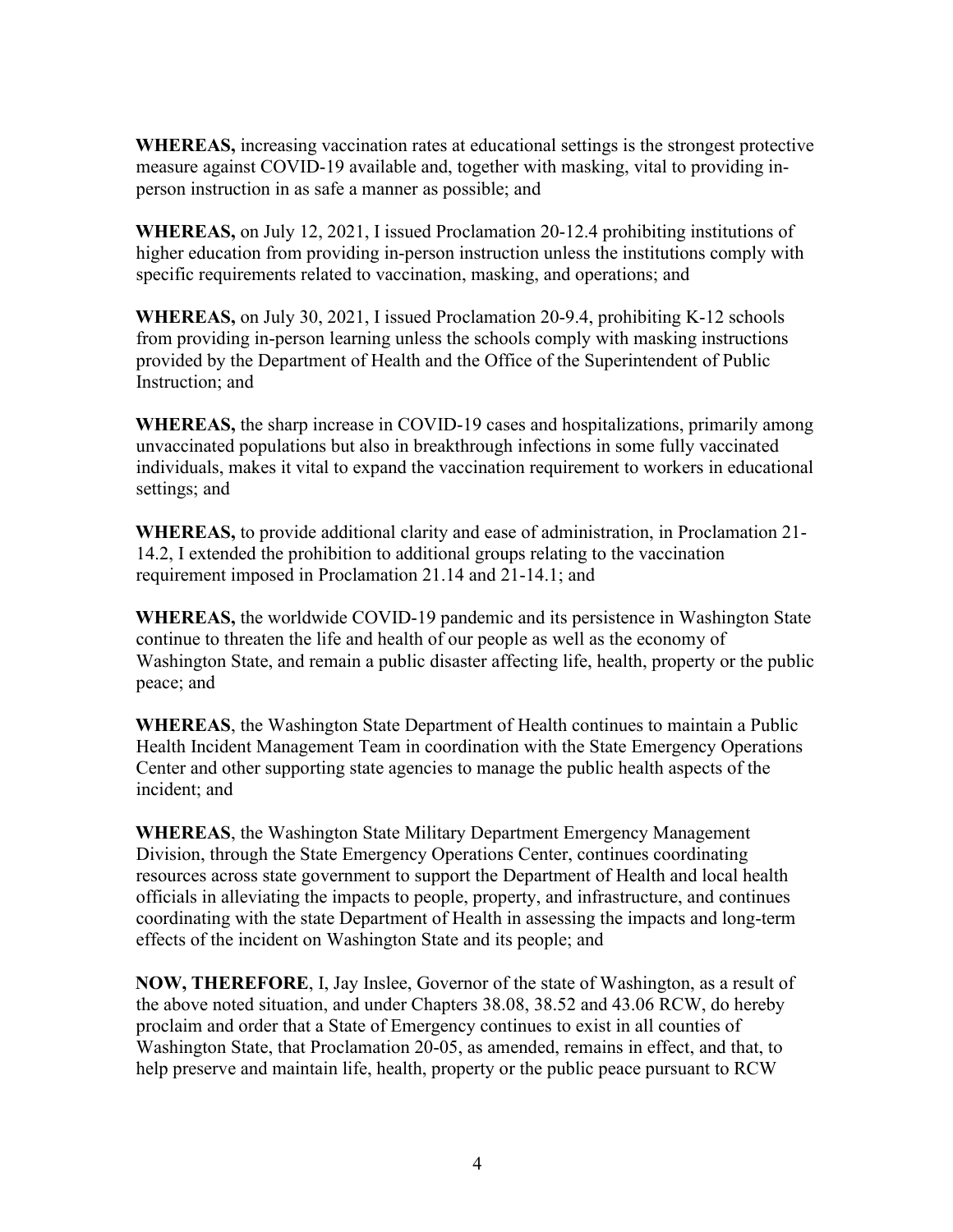43.06.220(1)(h), and (3), I hereby amend and supersede the prohibitions in 20-14, et seq., as set out below, subject to the conditions, exceptions, and circumstances also set forth below, for the following activities:

- 1. Prohibitions. This order prohibits the following:
	- a. Any Worker from engaging in work for a State Agency after October 18, 2021 if the Worker has not been fully vaccinated against COVID-19;
	- b. Any State Agency from permitting any Worker to engage in work for the agency after October 18, 2021 if the Worker has not been fully vaccinated against COVID-19 and provided proof thereof as required below;
	- c. Any Worker from engaging in work for the operator of an Educational Setting after October 18, 2021 if the Worker has not been fully vaccinated against COVID-19;
	- d. Any operator of an Educational Setting from permitting a Worker to engage in work for the operator after October 18, 2021 if the Worker has not been fully vaccinated against COVID-19 and provided proof thereof as required below;
	- e. Any Health Care Provider from failing to be fully vaccinated against COVID-19 after October 18, 2021; and
	- f. Any operator of a Health Care Setting from permitting a Health Care Provider to engage in work for the operator as an employee, contractor, or volunteer in their capacity as a Health Care Provider after October 18, 2021 if the Health Care Provider has not been fully vaccinated against COVID-19 and provided proof thereof as required below. Providers who do not work in a Health Care Setting must provide proof of vaccination to the operator of the facility in which the Provider works, if any, or, if requested, to a lawful authority. A lawful authority includes, but is not limited to, law enforcement, local health jurisdictions, and the state Department of Health.
- 2. Exemptions and Exceptions.
	- a. Disability and Religious Accommodations<br>Workers for State Agencies Workers for
		- Workers for State Agencies, Workers for operators of Educational Settings, and Health Care Providers are not required to get vaccinated against COVID-19 under this Order if they are unable to do so because of a disability or if the requirement to do so conflicts with their sincerely held religious beliefs, practice, or observance. Workers for State Agencies, Workers for operators of Educational Settings, and Health Care Providers are prohibited from claiming an exemption or accommodation on false, misleading, or dishonest grounds, including by providing false, misleading, or dishonest information to a State Agency, operator of an Educational Setting, or operator of a Health Care Setting when seeking an accommodation.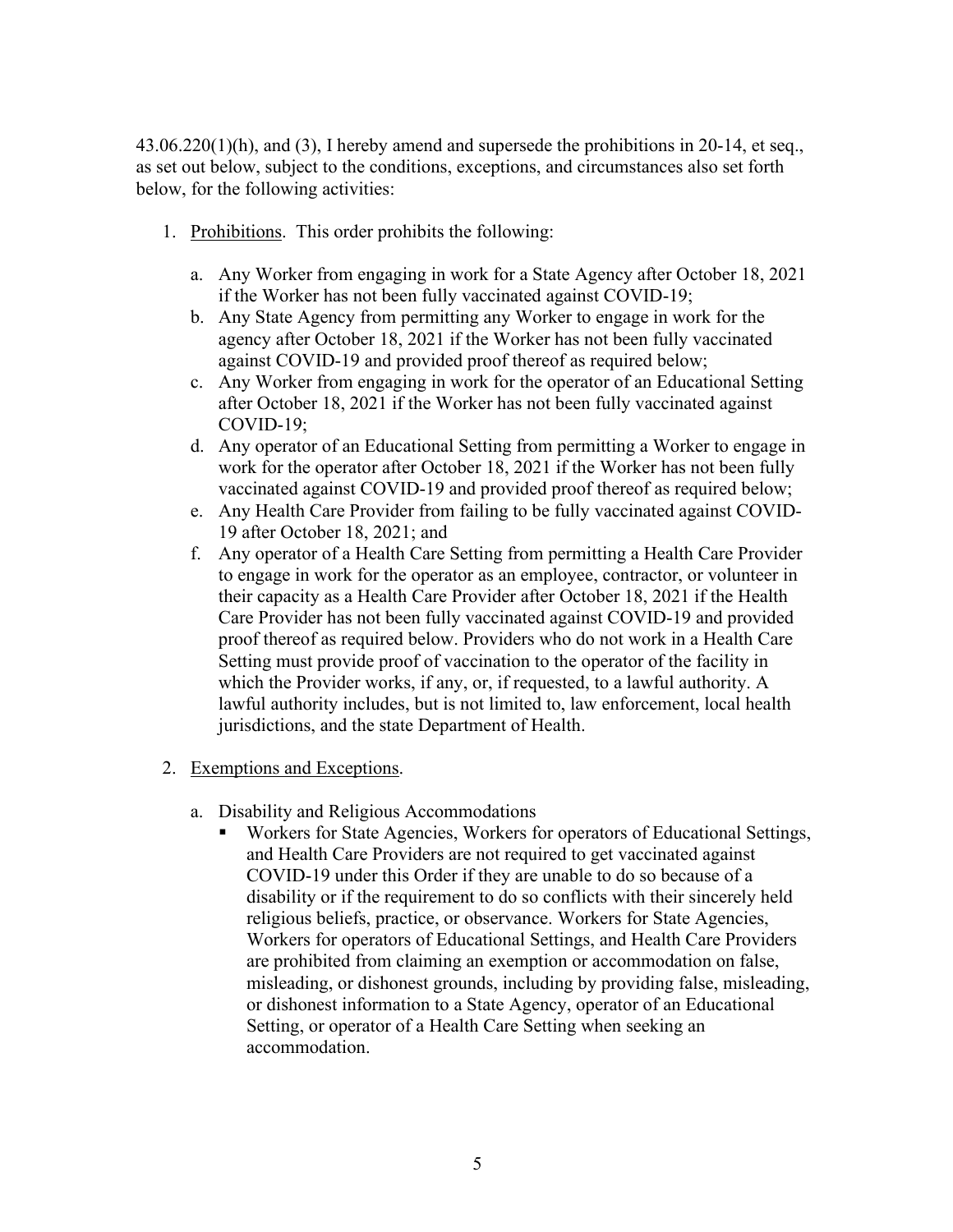- In implementing the requirements of this Order, State Agencies, operators of Educational Settings, and operators of Health Care Settings:
	- o Must provide any disability-related reasonable accommodations and sincerely held religious belief accommodations to the requirements of this Order that are required under the Americans with Disabilities Act of 1990 (ADA), the Rehabilitation Act of 1973 (Rehabilitation Act), Title VII of the Civil Rights Act of 1964 (Title VII), the Washington Law Against Discrimination (WLAD), and any other applicable law. As provided in the above-noted laws, State Agencies, operators of Educational Settings, and operators of Health Care Settings are not required to provide accommodations if they would cause undue hardship.
	- o Must comply with the procedures required under the above-noted laws and any other applicable law when considering and deciding whether to provide accommodations;
	- o Must, to the extent permitted by law, before providing a disabilityrelated reasonable accommodation to the requirements of this order, obtain from the individual requesting the accommodation documentation from an appropriate health care or rehabilitation professional stating that the individual has a disability that necessitates an accommodation and the probable duration of the need for the accommodation;
	- o Must, to the extent permitted by law, before providing a sincerely held religious belief accommodation to the requirements of this Order, document that the request for an accommodation has been made and include a statement in the document explaining the way in which the requirements of this order conflict with the sincerely held religious belief, practice, or observance of the individual;
	- o Must, to the extent permitted by law, require an individual who receives an accommodation to take COVID-19 safety measures that are consistent with the recommendations of the state Department of Health and the Department of Labor & Industries for the setting in which the individual works; and
	- o Are prohibited from providing accommodations:
		- That they know are based on false, misleading, or dishonest grounds or information;
		- That they know are based on the personal preference of the individual and not on an inability to get vaccinated because of a disability or a conflict with a sincerely held religious belief, practice, or observance; or
		- Without conducting an individualized assessment and determination of each individual's need and justification for an accommodation; i.e., "rubberstamping" accommodation requests.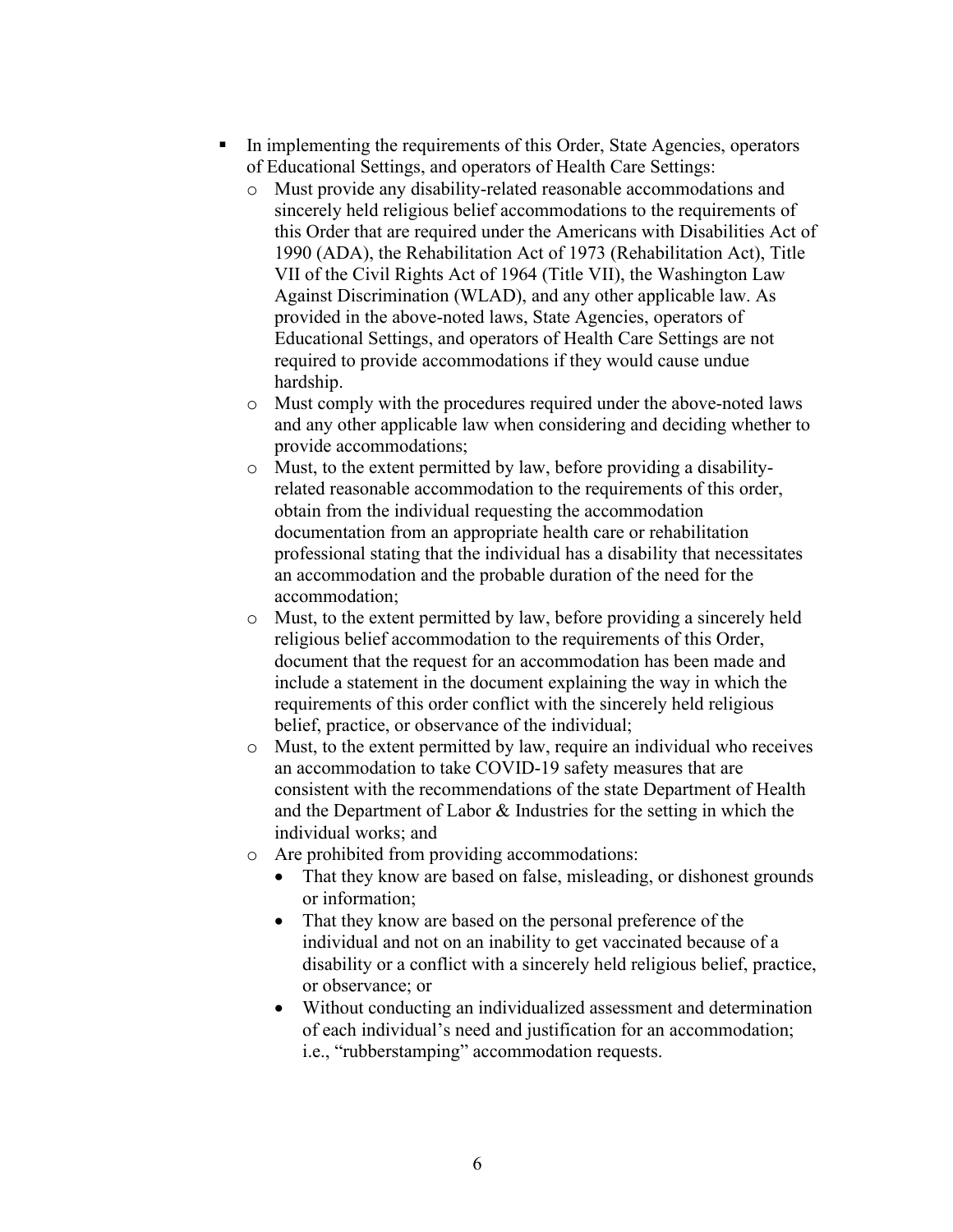- b. Any individual who is unable to get fully vaccinated against COVID-19 by October 18, 2021 due to the requirements of their participation in a COVID-19 vaccine clinical trial is exempt from this Order. Any such individual who is a Worker for a State Agency or a Worker for an operator of an Educational Setting must provide documentary proof of their participation in the COVID-19 vaccine clinical trial to any State Agency or operator of an Educational Setting for which they engage in work. Any such individual who is a Health Care Provider must provide documentary proof of their participation in the COVID-19 vaccine clinical trial to any operator of a Health Care Setting for which they engage in work as an employee, contractor, or volunteer in their capacity as a Health Care Provider. A State Agency, operator of an Educational Setting, or operator of a Health Care Setting is prohibited from permitting any such individual to engage in work for them after October 18, 2021 if the individual fails to provide such proof.
- c. Individuals who are too young to receive any COVID-19 vaccine, as authorized for emergency use, licensed, or otherwise approved by the FDA, are exempt from this Order. Any individual who becomes old enough to receive any COVID-19 vaccine, as authorized for emergency use, licensed, or otherwise approved by the FDA, while this Order is in effect must come into compliance with the requirements of this Order within 60 days of the day they became eligible. Any State Agency, operator of an Educational Setting, or operator of a Health Care Setting for which such an individual engages in work must also come into compliance with the requirements of this Order with respect to the individual by that deadline.
- d. Individuals who reside in countries other than the United States of America who are unable to get vaccinated against COVID-19 with reasonable effort and expense are exempt from this Order.
- e. Workers for the Office of the Attorney General, the Office of the Commissioner of Public Lands and the Department of Natural Resources, the Office of Insurance Commissioner, the Office of the Lieutenant Governor, the Office of Superintendent of Public Instruction, and the Office of the Secretary of State, as defined below to be limited to on-site contractors for these State Agencies, are prohibited from engaging in work for these State Agencies after the date specified by the respective State Agency, but in no case later than May 23, 2022 for the Office of the Secretary of State and November 30, 2021 for the other State Agencies listed in this subsection, if the Worker has not been fully vaccinated against COVID-19. These State Agencies are prohibited from permitting any Worker to engage in work for the agency after such date if the Worker has not been fully vaccinated against COVID-19 and provided proof thereof as required below.
- f. In facilities that provide 24/7 care to individuals, including, but not limited to, acute care, long-term care, corrections, rehabilitation, and behavioral health inpatient facilities, contractors who have not provided proof of full vaccination against COVID-19 may respond directly to emergent events or conditions that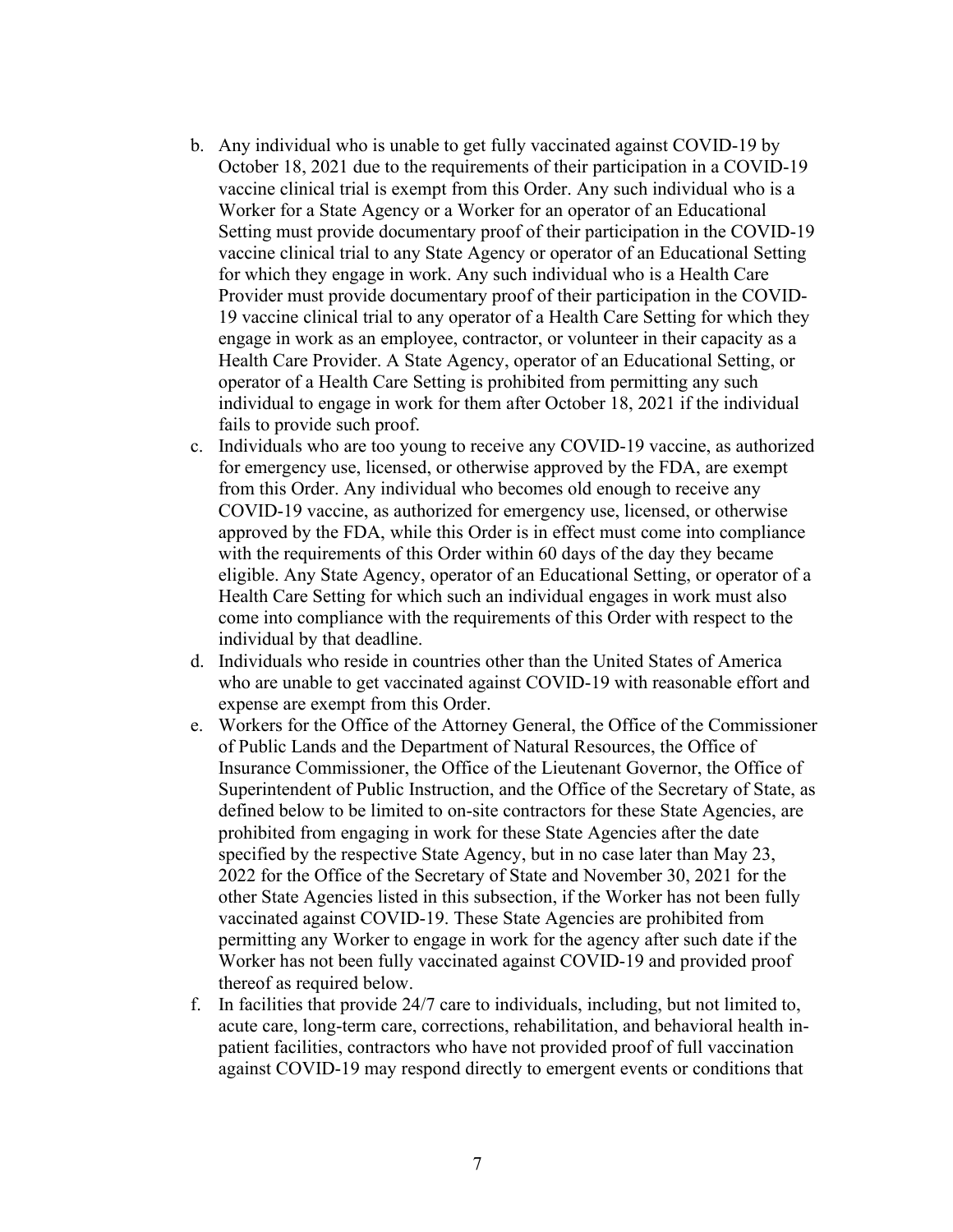are unanticipated, discrete, temporary, and likely to result in death or serious bodily harm if the contractors' prompt actions are not taken, provided that facility leadership first made reasonable efforts to engage contractors whose vaccination status is verified. Examples of such emergent events and conditions include, but are not limited to, fires, floods, or other natural disasters, inoperable security door and camera controls, riot or hostage situations, or building system failures that are likely to result in death or serious bodily harm if not addressed. Any such response must be limited to the duration and scope necessary to address the emergent event. Facility leadership must approve and document, within a reasonable time of the event, that the circumstances met the narrow parameters of this exception and that reasonable efforts were made to engage contractors whose vaccination status is verified. Facility leadership must retain the documented approval and produce it upon request to a lawful authority or as otherwise required by law. A lawful authority includes, but is not limited to, law enforcement, local health jurisdictions, and the state Department of Health. When the emergent event or condition has been resolved, the contractor and facility leadership must make and document ongoing, good faith efforts to comply with the vaccination verification and other requirements of this proclamation if the contractor will be engaging in additional work at the facility.

- 3. Proof of Full Vaccination Against COVID-19:
	- a. Where required above, Workers for State Agencies, Workers for operators of Educational Settings, and Health Care Providers must provide proof of full vaccination against COVID-19 by providing one of the following:
		- **CDC COVID-19 Vaccination Record Card or photo of the card;**
		- Documentation of vaccination from a health care provider or electronic health record;
		- State immunization information system record; or
		- For an individual who was vaccinated outside of the United States, a reasonable equivalent of any of the above.
	- b. A State Agency, operator of an Educational Setting, or an operator of a Health Care Setting must obtain a copy of or visually observe proof of full vaccination against COVID-19 for every individual who is engaged in work for them and required to provide such proof under this Order.
	- c. Personal attestation is not an acceptable form of verification of COVID-19 vaccination.
- 4. Election to Require Employers of Contractors to Assume Responsibility for Vaccination Verification and Accommodation Requirements
	- a. Notwithstanding anything to the contrary in this Order, a State Agency, an operator of an Educational Setting, or an operator of Health Care Setting may elect to require the employer of a contractor who is subject to this Order to assume responsibility for the vaccination verification and accommodations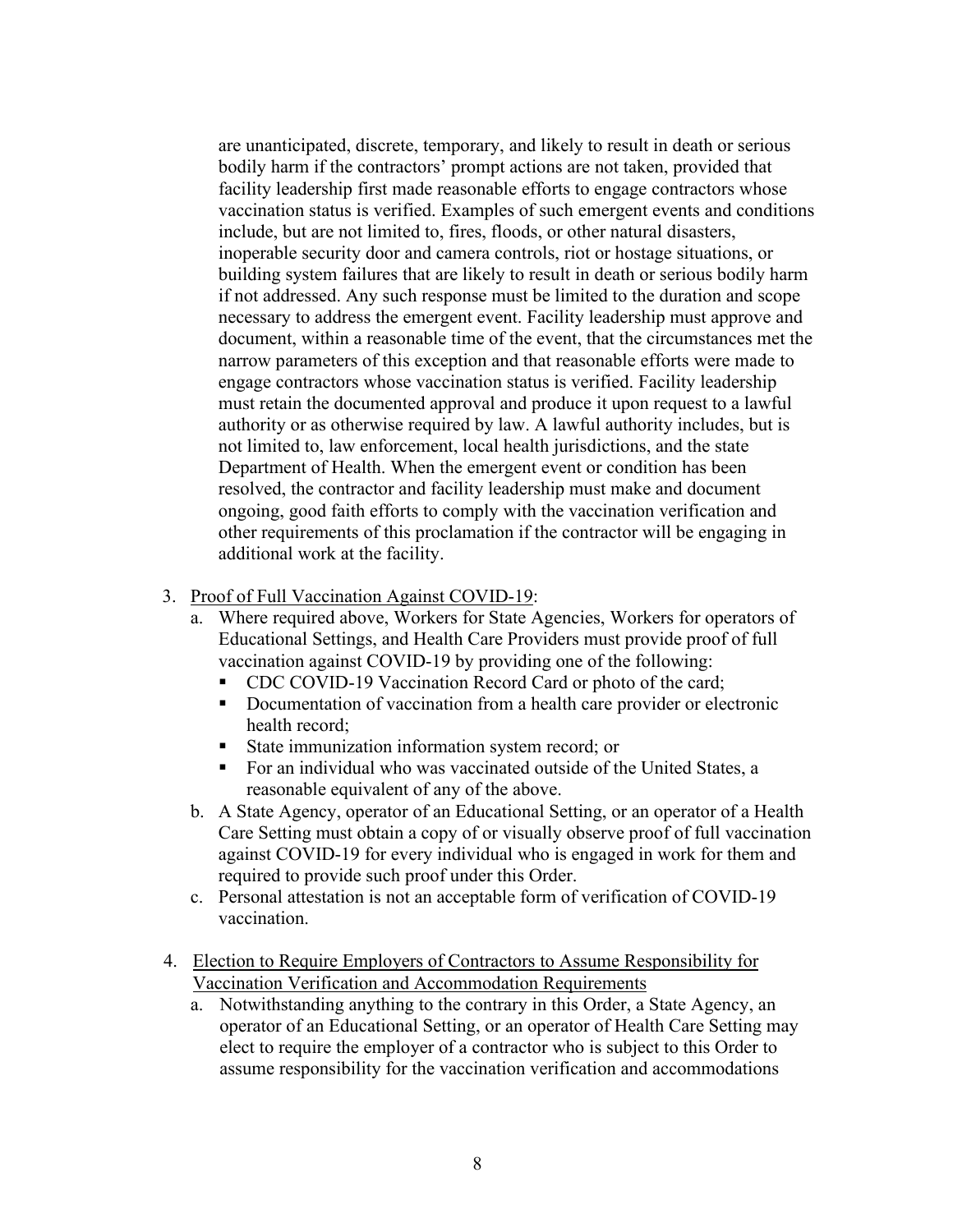requirements in this Order. This election may be made with respect to any or all of an employer's contractor-employees who are subject to this Order.

- b. If such an election is made, after October 18, 2021, the employer's contractoremployees are prohibited from engaging in work for the State Agency, operator of the Educational Setting, or operator of the Health Care Setting, and the State Agency, operator of the Educational Setting, or operator of the Health Care Setting is prohibited from permitting such employee to engage in work for them, unless the following requirements are met:
	- By October 18, 2021, the employer must obtain a copy of or visually observe proof of full vaccination against COVID-19 for every current employee who is subject to the vaccination requirement in this Order;
	- The employer must obtain a copy of or visually observe proof of full vaccination against COVID-19 for every employee hired after October 18, 2021 who is subject to the vaccination requirement in this Order;
	- The employer must follow the requirements for granting disability and religious accommodations to its current and future employees that apply to State Agencies, operators of Educational Settings, and operators of Health Care Settings under this Order;
	- By October 18, 2021, the employer must submit to the State Agency, operator of the Educational Setting, or operator of the Health Care Setting a signed declaration in substantially the form prescribed in RCW 5.50.050 declaring that the employer has met the above requirements;
	- The employer must submit additional signed declarations upon the request of and by the date designated by the State Agency, operator of the Educational Setting, or operator of the Health Care Setting;
	- If an employer is also a contractor subject to this Order, the employer must include in their declaration that the employer is fully vaccinated against COVID-19 or is unable to get vaccinated because of a disability or a conflict between the vaccination requirement and their sincerely held religious beliefs, practice, or observance, as applicable; and
	- The employer must cooperate with any investigation or inquiry the State Agency, operator of the Educational Setting, or operator of the Health Care Setting makes into the employer's compliance with these requirements, including by providing information and records upon request, except any information or records that the employer is prohibited by law from disclosing.
- c. Any State Agency, operator of an Educational Setting, or operator of Health Care Setting who makes the election above retains the right to investigate or inquire into the employer's compliance with the above requirements, to obtain proof of vaccination directly from any contractor-employee, and to withdraw the election in whole or in part at any time.
- 5. Public and Private Entities and Employers May Exceed These Requirements: Nothing in this order prohibits State Agencies, operators of Educational Settings,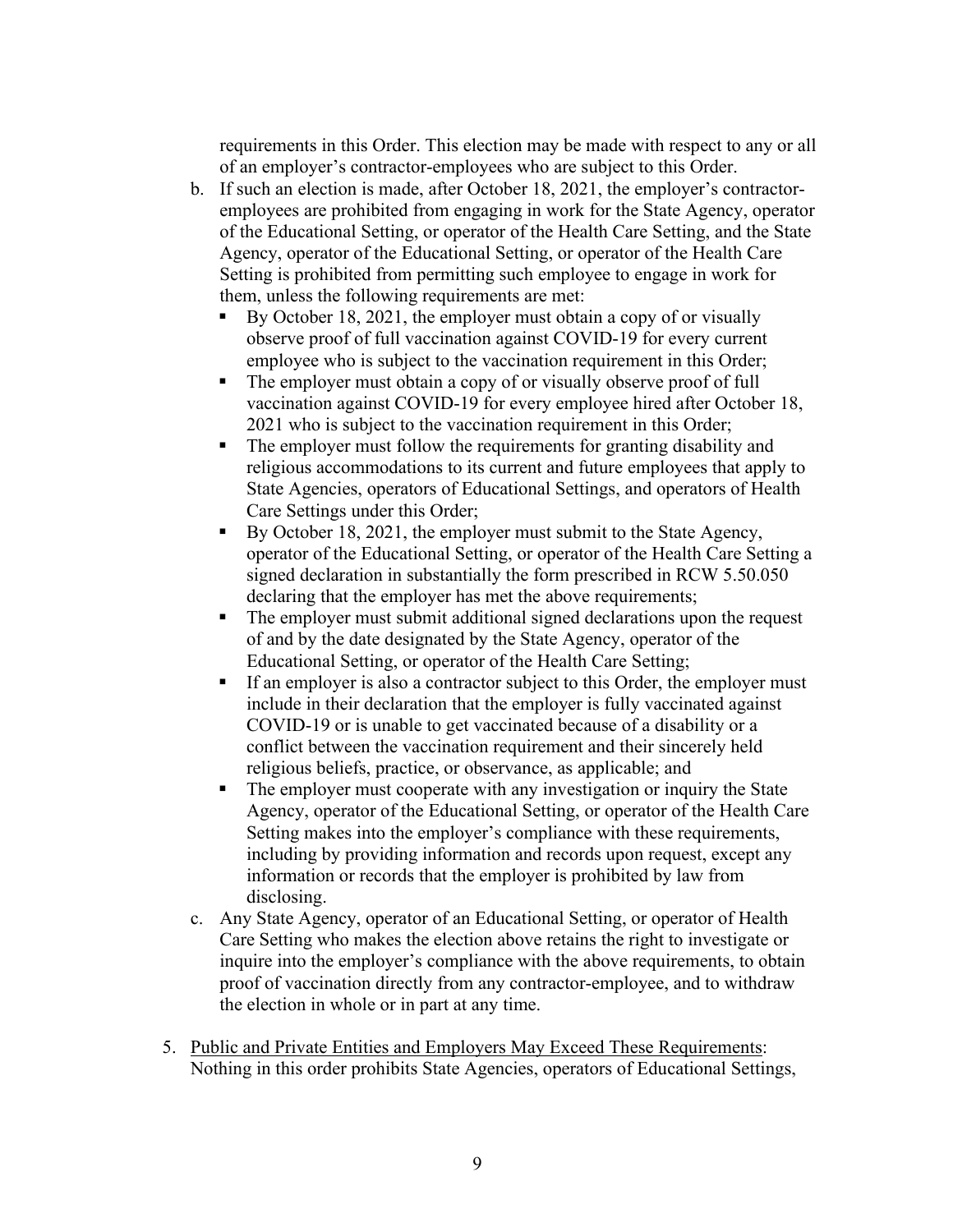and operators of Health Care Settings from implementing requirements that exceed the requirements of this Order.

- 6. Definitions.
	- a. "Worker":
		- "Worker" includes:
			- o A person engaged to work as an employee, on-site volunteer, or on-site contractor for a State Agency, an operator of an Educational Setting, or an operator of a Health Care Setting, as applicable;
			- o The director, secretary, or other executive officer of a State Agency; and
			- o A person appointed to serve on a board, commission, or similar body that is an executive cabinet agency listed at <https://www.governor.wa.gov/office-governor/office/executive-cabinet> or a small cabinet agency listed at [https://www.governor.wa.gov/officegovernor/office/small-cabinet,](https://www.governor.wa.gov/office-governor/office/small-cabinet) the

State Board for Community and Technical Colleges, a board of trustees for a community or technical college, or a governing board of a fouryear institution of higher educatio[n.](https://www.governor.wa.gov/office-governor/office/small-cabinet) 

- The following exceptions apply to the definition of "Worker":
	- Visitors and patrons are not Workers.
	- **In Educational Settings:** 
		- ο Students of, persons attending, and persons receiving services at or from an Educational Setting are not Workers.
		- ο On-site contractors are not Workers if they do not work in places where students or persons receiving services are present.
		- ο Family, friend, and neighbor (FFN) child care providers are not Workers.
	- For any State Agency that is listed as an agency under the authority of a board, council, or commission at [https://ofm.wa.gov/sites/default/files/public/publications/2021\\_S](https://ofm.wa.gov/sites/default/files/public/publications/2021_State_Org_Chart.pdf) t[a](https://ofm.wa.gov/sites/default/files/public/publications/2021_State_Org_Chart.pdf)te Org Chart.pdf and that is not also listed as an executive cabinet agency at [https://www.governor.wa.gov/office](https://www.governor.wa.gov/office-governor/office/executive-cabinet)[governor/office/executive-cabinet](https://www.governor.wa.gov/office-governor/office/executive-cabinet) [o](https://www.governor.wa.gov/office-governor/office/executive-cabinet)r a small cabinet agency at [https://www.governor.wa.gov/officegovernor/office/small](https://www.governor.wa.gov/office-governor/office/small-cabinet)[cabinet,](https://www.governor.wa.gov/office-governor/office/small-cabinet) other than the State Board for Community and Technical Colleges, the boards of trustees for community and technical colleges, and the governing boards of four-year institutions of higher education, only the State Agency's compensated employees are Workers subject to the requirements of this proclamation.
	- For the Office of the Attorney General, the Office of the Commissioner of Public Lands and the Department of Natural Resources, the Office of Insurance Commissioner, the Office of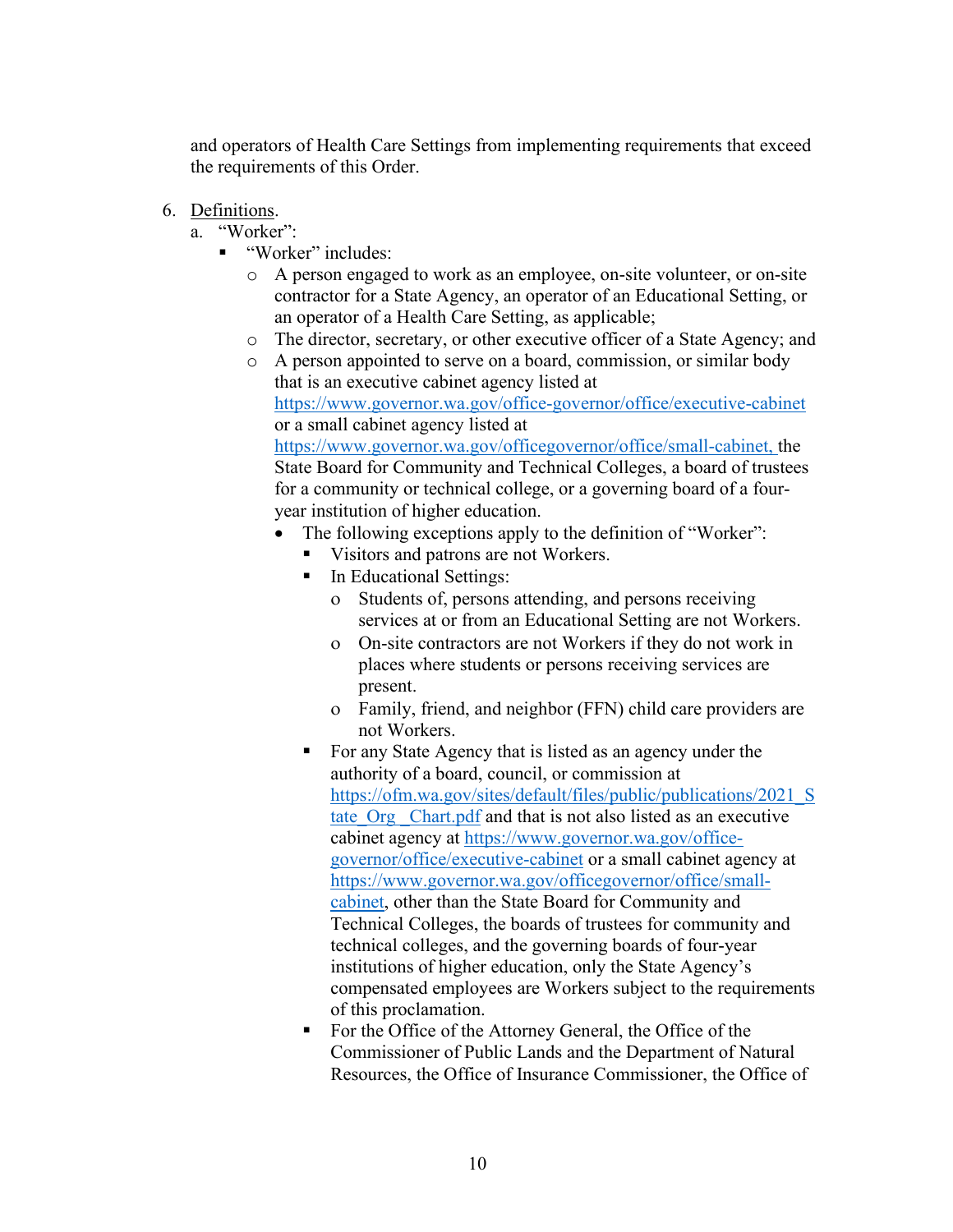the Lieutenant Governor, the Office of Superintendent of Public Instruction, and the Office of the Secretary of State, only on-site contractors are Workers subject to the requirements of this proclamation.

- b. "Contractor" includes any person who provides goods, services, or public works services pursuant to a contract with another person or entity, including, for purposes of this Order, a State Agency, an operator of an Educational Setting, or an operator of a Health Care Setting. The term includes subcontractors. The term does not include parties to a lease or rental agreement, unless the agreement requires a party to provide services, in which case only the persons who provide those services are "contractors."
- c. "Contract" is defined as provided under Washington law. Generally, a contract is a promise or a set of promises for the breach of which the law gives a remedy, or the performance of which the law in some way recognizes as a duty, regardless of the particular form, title, or description is not relevant.
- d. "Health Care Provider" includes:
	- Individuals with credentials listed in the [Healthcare Professional](https://gcc02.safelinks.protection.outlook.com/?url=https%3A%2F%2Fwww.doh.wa.gov%2FLicensesPermitsandCertificates%2FProfessionsNewReneworUpdate%2FHealthcareProfessionalCredentialingRequirements&data=04%7C01%7Ceric.sonju%40atg.wa.gov%7C48f3eb7333804a20fc1e08d947ec0aa5%7C2cc5baaf3b9742c9bcb8392cad34af3f%7C0%7C1%7C637619901397940872%7CUnknown%7CTWFpbGZsb3d8eyJWIjoiMC4wLjAwMDAiLCJQIjoiV2luMzIiLCJBTiI6Ik1haWwiLCJXVCI6Mn0%3D%7C1000&sdata=XYAtOfny4dg8vNMoi4AsGQgPwwN%2FBKywbkfZT7kGtEo%3D&reserved=0) [Credentialing Requirements](https://gcc02.safelinks.protection.outlook.com/?url=https%3A%2F%2Fwww.doh.wa.gov%2FLicensesPermitsandCertificates%2FProfessionsNewReneworUpdate%2FHealthcareProfessionalCredentialingRequirements&data=04%7C01%7Ceric.sonju%40atg.wa.gov%7C48f3eb7333804a20fc1e08d947ec0aa5%7C2cc5baaf3b9742c9bcb8392cad34af3f%7C0%7C1%7C637619901397940872%7CUnknown%7CTWFpbGZsb3d8eyJWIjoiMC4wLjAwMDAiLCJQIjoiV2luMzIiLCJBTiI6Ik1haWwiLCJXVCI6Mn0%3D%7C1000&sdata=XYAtOfny4dg8vNMoi4AsGQgPwwN%2FBKywbkfZT7kGtEo%3D&reserved=0) [l](https://gcc02.safelinks.protection.outlook.com/?url=https%3A%2F%2Fwww.doh.wa.gov%2FLicensesPermitsandCertificates%2FProfessionsNewReneworUpdate%2FHealthcareProfessionalCredentialingRequirements&data=04%7C01%7Ceric.sonju%40atg.wa.gov%7C48f3eb7333804a20fc1e08d947ec0aa5%7C2cc5baaf3b9742c9bcb8392cad34af3f%7C0%7C1%7C637619901397940872%7CUnknown%7CTWFpbGZsb3d8eyJWIjoiMC4wLjAwMDAiLCJQIjoiV2luMzIiLCJBTiI6Ik1haWwiLCJXVCI6Mn0%3D%7C1000&sdata=XYAtOfny4dg8vNMoi4AsGQgPwwN%2FBKywbkfZT7kGtEo%3D&reserved=0)ist;
	- Individuals who are permitted by law to provide health care services in a professional capacity without holding a credential;
	- **Long-term care workers unless specifically excluded in this order; and**
	- Workers in any Health Care Setting, as defined herein.

"Health Care Provider" does not include, for purposes of this order:

- Individual providers, as defined in RCW 74.39A.240;
- Individuals who provide only personal care services, as defined in RCW 74.39A.009(24), in people's homes;
- **Providers who are not actively practicing or providing services; and**
- **Providers who provide services only at one or more of the settings that are** expressly excluded from the list of Health Care Settings under this order.
- e. "Health Care Setting" is any public or private setting that is primarily used for the delivery of in-person health care services to people, except as specifically exempted below. If located at a facility that is primarily used for the delivery of health-care services, such as a hospital, then the entire facility is a Health Care Setting. If located at a facility that is primarily used for another purpose, such as a pharmacy within a grocery store, school nurse's office, or vaccination clinic within a business establishment, the Health Care Setting includes only the areas that are primarily used for the delivery of health care, but not the other areas of the facility.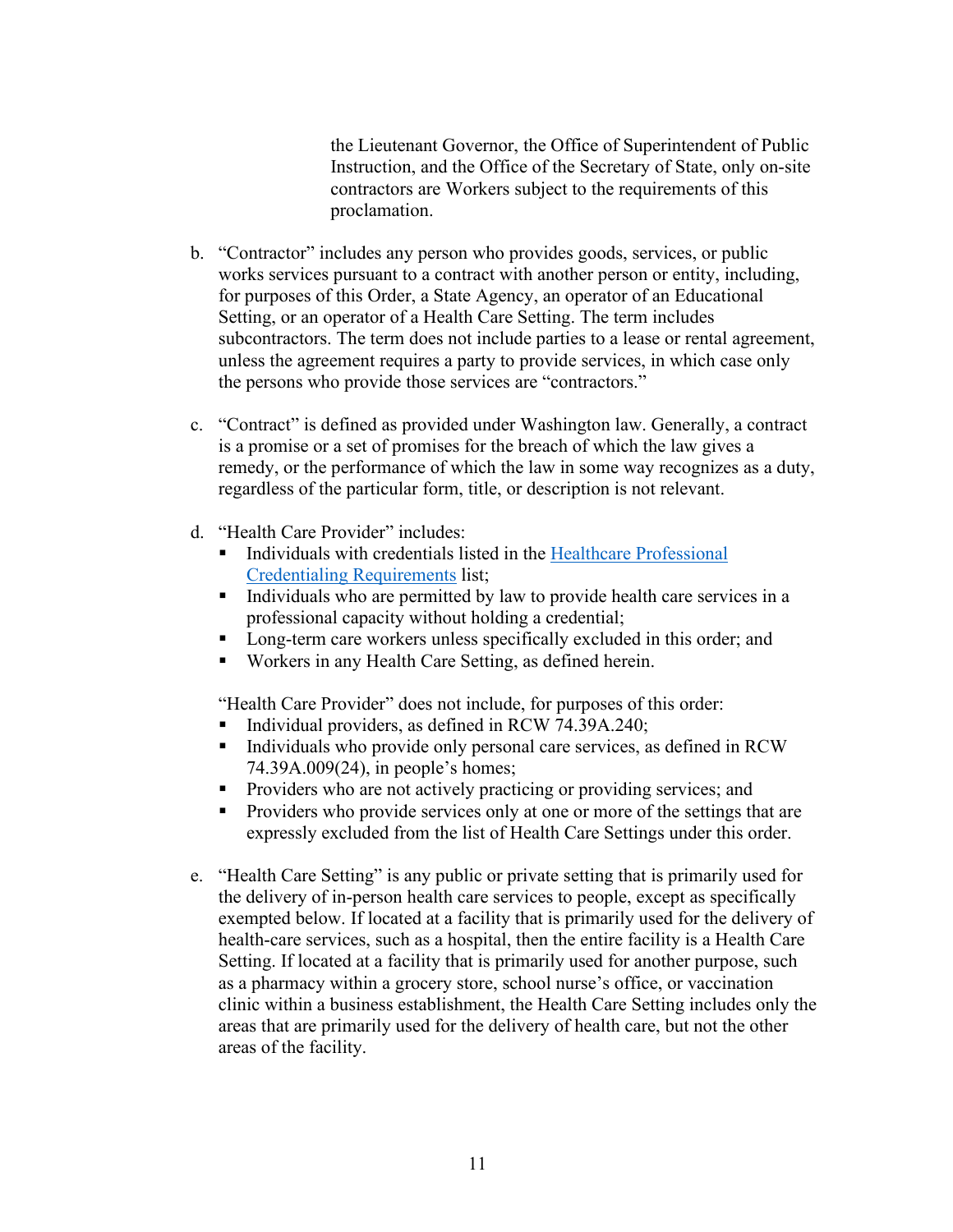"Health Care Setting" includes, but is not limited to:

- Acute care facilities, including, but not limited to, hospitals;
- Long-term acute care facilities;
- **Inpatient rehabilitation facilities;**
- **Inpatient behavioral health facilities, including, but not limited to,** evaluation and treatment facilities, residential treatment facilities, secure detox facilities:
- Residential long-term care facilities, including, but not limited to, nursing homes, assisted living facilities, adult family homes, settings where certified community residential services and supports are provided, and enhanced services facilities:
- Mobile clinics or other vehicles where health care is delivered;
- Outpatient facilities, including, but not limited to, dialysis centers, physician offices, and behavioral health facilities (including offices of psychiatrists, mental health counselors, and substance use disorder professionals);
- Dental and dental specialty facilities;
- Pharmacies (not including the retail areas);
- **Massage therapy offices (this includes designated areas where massage is** administered within non-health care settings like spas and wellness/fitness centers);
- Chiropractic offices;
- Midwifery practices and stand-alone birth centers;
- Isolation and/or quarantine facilities;
- Ambulatory surgical facilities;
- Urgent care centers; and
- Hospice care centers.

"Health Care Setting" does not include:

- Settings where sports and spectator events or other gatherings are held (including when credentialed athletic trainers are providing care to players), other than areas primarily used for the delivery of health care services, such as designated first aid areas (which are Health Care Settings);
- **Department of Children, Youth & Families (DCYF)-licensed foster homes** that do not primarily provide health care services;
- Research facilities where no health care is delivered to people;
- Veterinary health care settings;
- Animal control agencies; and
- Non-profit humane societies.
- d. "State Agency" includes:
	- Every agency listed at [https://www.governor.wa.gov/officegovernor/office/executive-cabinet;](https://www.governor.wa.gov/office-governor/office/executive-cabinet)
	- Every agency listed at [https://www.governor.wa.gov/officegovernor/office/small-cabinet;](https://www.governor.wa.gov/office-governor/office/small-cabinet)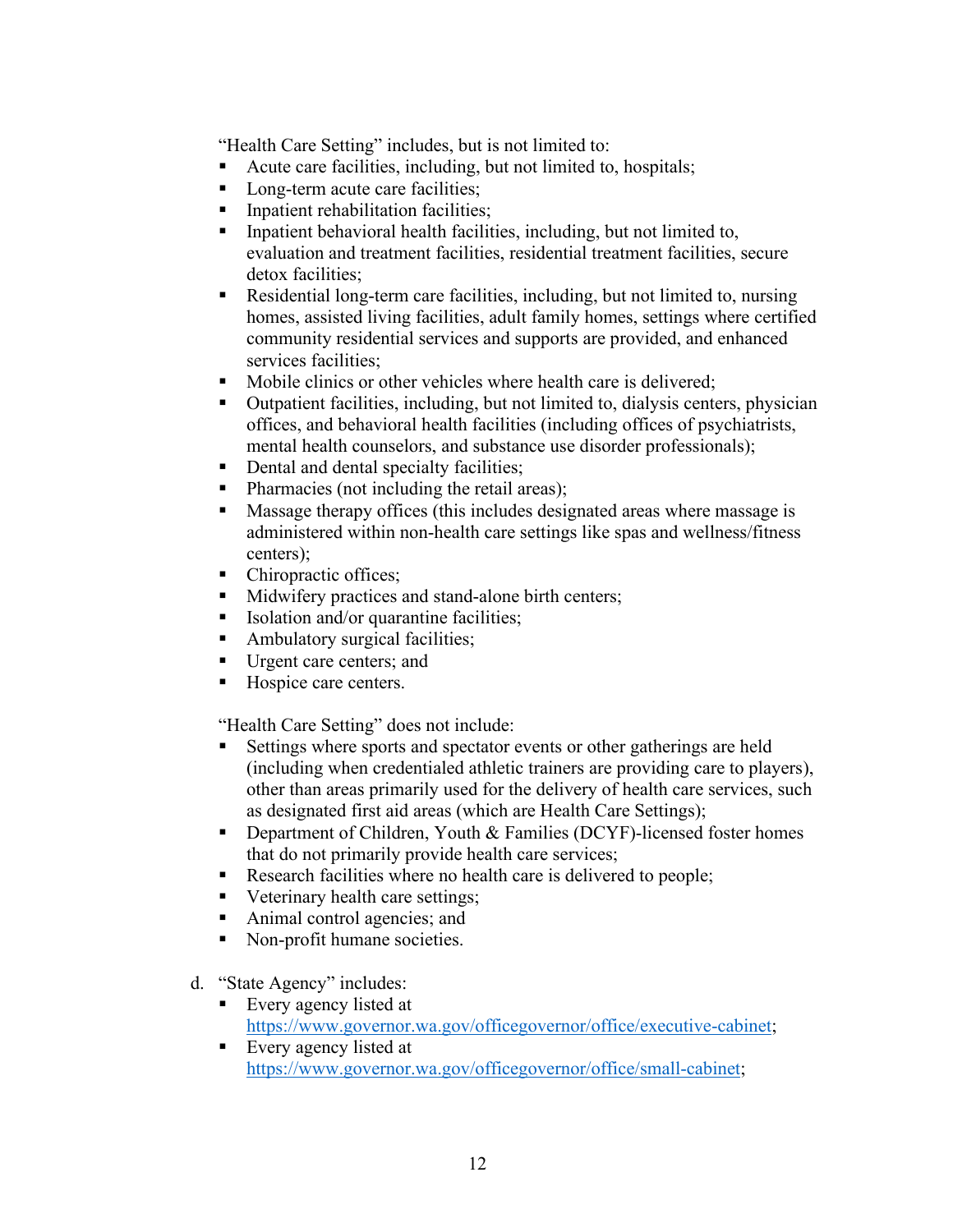Every agency under the authority of a board, council, or commission listed at

https://ofm.wa.gov/sites/default/files/public/publications/2021 State Org [Ch art.pdf;](https://ofm.wa.gov/sites/default/files/public/publications/2021_State_Org_Chart.pdf) and

- The Office of the Attorney General, the Office of the Commissioner of Public Lands and the Department of Natural Resources, the Office of the Insurance Commissioner, the Office of the Lieutenant Governor, the Office of Superintendent of Public Instruction, and the Office of the Secretary of State.
- e. "Educational Setting" includes:
	- All public and private universities, colleges, community colleges, and technical colleges and private career/vocational schools subject to licensure by the Workforce Training & Education Coordinating Board;
	- All public schools, public school districts, charter schools, private schools, educational service districts, the Washington School for the Deaf, the Washington State School for the Blind, and the Washington Youth Academy; and
	- All early learning and child care programs serving groups of children from multiple households, including, but not limited to, Early Childhood Education and Assistance Programs, Family Home Child Care, Child Care Centers, Outdoor, Nature-based Child Care, School-aged Child Care, license-exempt preschools, and license-exempt youth development programs (e.g., municipal parks & recreation programs, YMCA, Boys & Girls Clubs).
- f. "Fully Vaccinated against COVID-19": A person is fully vaccinated against COVID-19 two weeks after they have received the second dose in a two-dose series of a COVID-19 vaccine (e.g., Pfizer-BioNTech or Moderna) or a singledose COVID-19 vaccine (e.g., Johnson & Johnson (J&J)/Janssen) authorized for emergency use, licensed, or otherwise approved by the FDA or listed for emergency use or otherwise approved by the World Health Organization.
- g. "On-site volunteer" and "on-site contractor" includes:
	- A volunteer or contractor who is reasonably likely or contractually obligated to engage in or in fact engages in work while physically present at a building, facility, jobsite, project site, unit, or other defined area owned, leased, occupied by, or controlled by a State Agency, an operator of an Educational Setting, or an operator of a Health Care Setting.

"On-site volunteer" and "on-site contractor" does not include:

A volunteer or contractor who is reasonably likely or contractually obligated to engage in or in fact engages in work during which they are physically present at a site for only a short period of time and any moments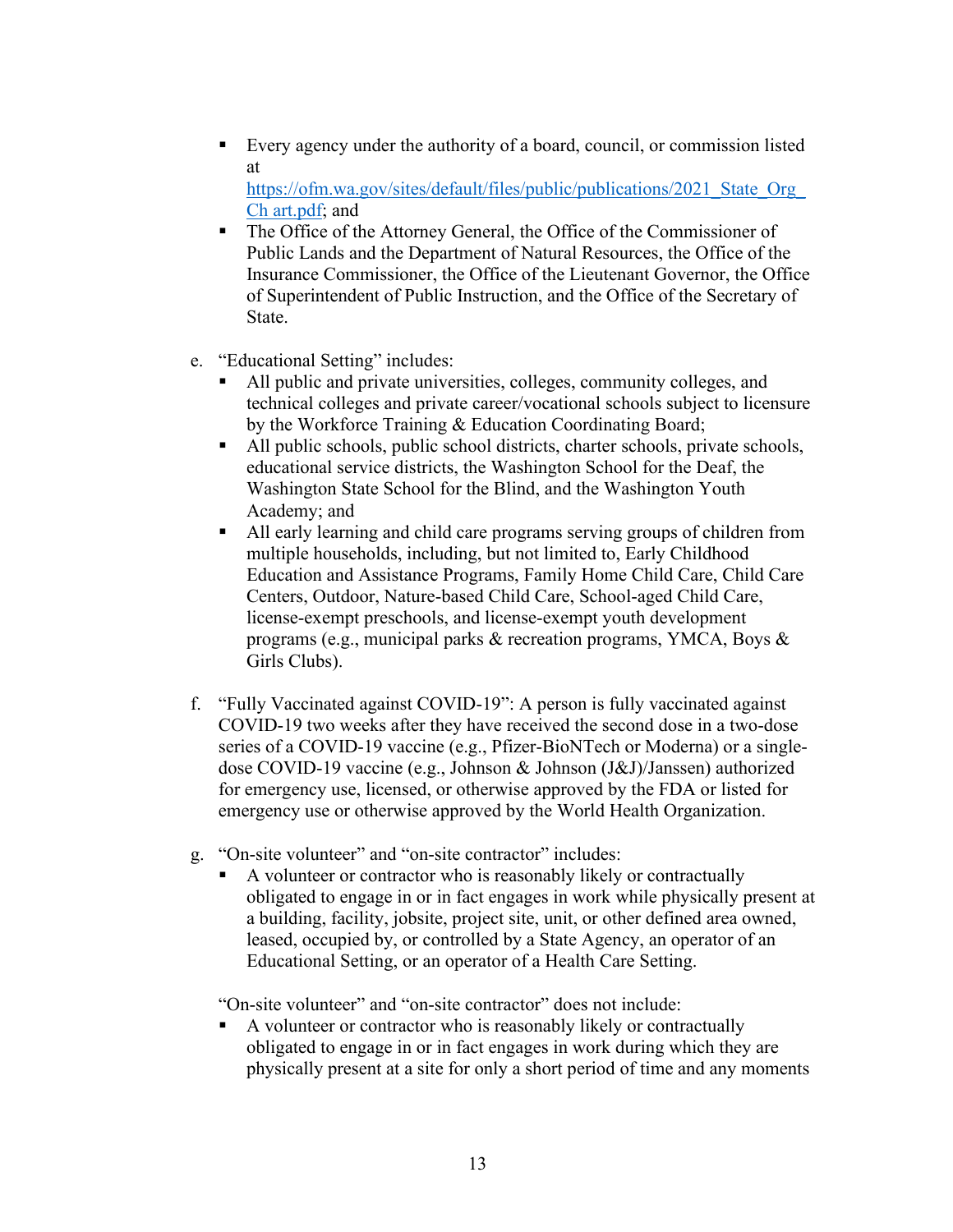of close physical proximity to others on site are fleeting. Examples include contractors delivering supplies by truck to a construction site where they remain physically distanced from others on the site or a driver for a contracted shipping and delivery service briefly entering a site to pick up parcels for shipping.

h. "Operator of an Educational Setting" and "operator of a Health Care Setting" do not include clients, patients, patrons, customers, or similar individuals served by a Worker for a State Agency, Worker for an Educational Setting operator, or Health Care Provider.

**ADDITIONALLY**, the specific prohibitions in this Proclamation are severable and do not apply to the extent that compliance with a prohibition would violate (1) any U.S. or Washington constitutional provision; (2) federal statutes or regulations; (3) any conditions that apply to the state's receipt of federal funding; (4) state statutes; or (5) applicable orders from any court of competent jurisdiction.

**ADDITIONALLY**, nothing in this Proclamation limits otherwise applicable requirements related to personal protective equipment, personnel training, and infection control policies and procedures.

I again direct that the plans and procedures of the *Washington State Comprehensive Emergency Management Plan* be implemented throughout state government. State agencies and departments are directed to continue utilizing state resources and doing everything reasonably possible to support implementation of the *Washington State Comprehensive Emergency Management Plan* and to assist affected political subdivisions in an effort to respond to and recover from the COVID-19 pandemic.

I continue to order into active state service the organized militia of Washington State to include the National Guard and the State Guard, or such part thereof as may be necessary in the opinion of The Adjutant General to address the circumstances described above, to perform such duties as directed by competent authority of the Washington State Military Department in addressing the outbreak. Additionally, I continue to direct the Department of Health, the Washington State Military Department Emergency Management Division, and other agencies to identify and provide appropriate personnel for conducting necessary and ongoing incident related assessments.

Violators of this order may be subject to criminal penalties pursuant to RCW 43.06.220(5). Further, if people fail to comply with the required facial coverings, social distancing and other protective measures while engaging in this phased reopening, I may be forced to reinstate the prohibitions established in earlier proclamations.